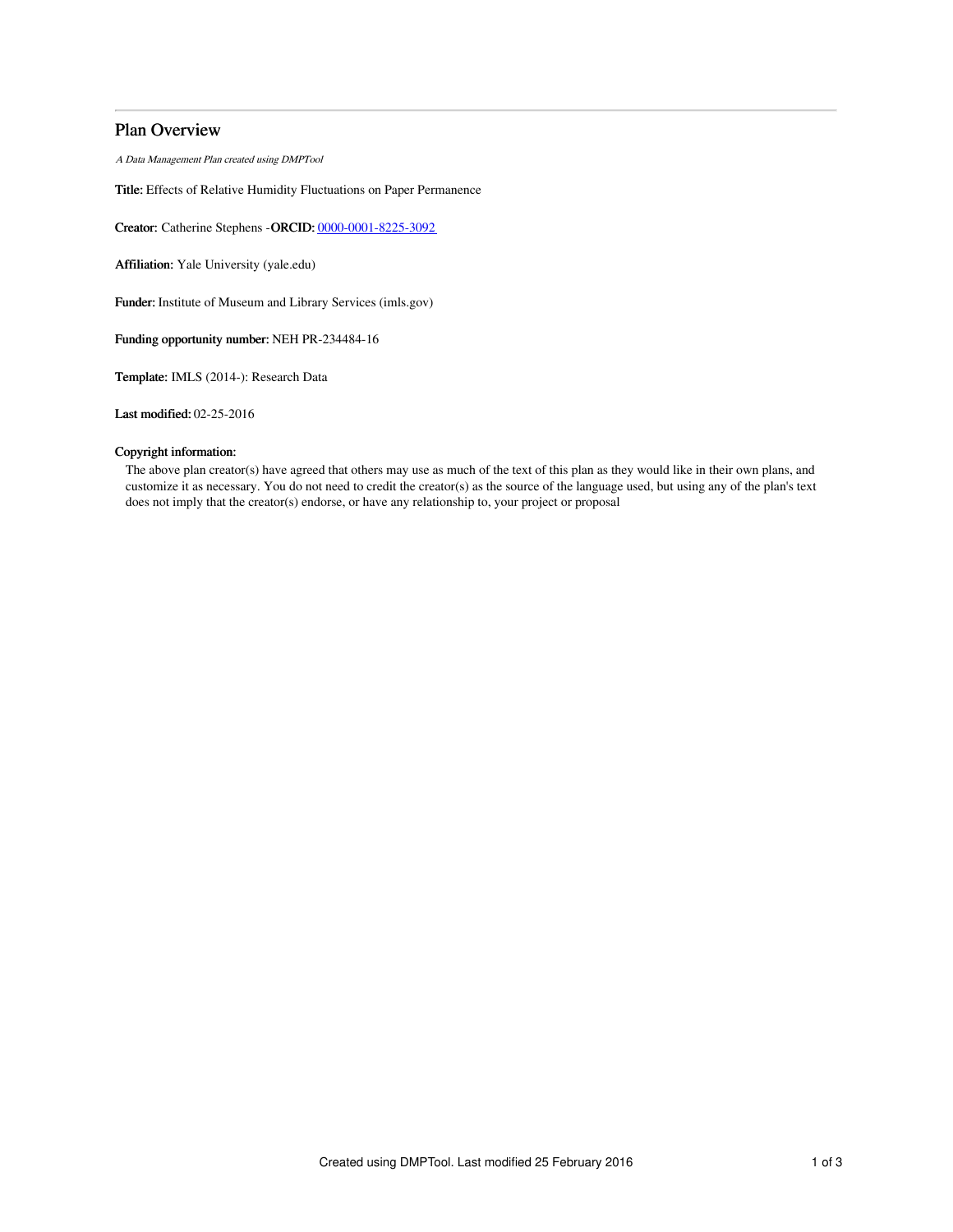# I.A. Copyright and Intellectual Property Rights

# I.A.1) Copyright/IP Status

## What will be the copyright or intellectual property status of the content you intend to create? Will you assign a Creative Commons license to the content? If so, which license will it be?

Intellectual property belongs to Yale University and the Institute for the Preservation of Cultural Heritage. Data will be presented at an NEH meeting and a publication will summarize the findings of the project.

#### I.A.2) Ownership Rights

## What ownership rights will your organization assert over the new digital content, and what conditions will you impose on access and use? Explain any terms of access and conditions of use, why they are justifiable, and how you will notify potential users of the digital resources.

Yale University and the Institute for the Preservation of Cultural Heritage will keep raw data on the computers that were used to generate the data. The conditions of access for outsiders will be that they will need the software required to interact with the data. For instance, for molecular weight data, the software package entitled Empower, which is manufactured by Waters Corporation, will be used to collect the data from the gel permeation chromatograph (GPC). That is a unique, proprietary software designed to run the GPC. In other circumstances, like with the mechanical strength and color data, we can export the data as excel files or as ascii files in order to facilitate data being examined by people that do not have the proprietary software.

#### I.A.3) Privacy/permissions

#### Will you create any content or products which may involve privacy concerns, require obtaining permissions or rights, or raise any cultural sensitivities? If so, please describe the issues and how you plan to address them.

If we publish our data in a peer-reviewed journal, often permissions are required by the journal's publisher to hand over the rights of the intellectual property contained within the document to said journal. All non-published data remains the property of Yale, IPCH, and the NEH.

# IV. For Projects Creating Research Data

#### IV.1) Summary of purpose

Summarize the intended purpose of the research, the type of data to be collected or generated, the method for collection or generation, the approximate dates or frequency when the data will be generated or collected, and the intended use of the data collected.

The goal of this research is to use analytical data to define a relative humidity (RH) range and fluctuation rate that does not cause permanent physical and chemical damage to paper-based objects. This project follows up on an initial study completed in 2001 that examined the degradation of cotton paper when exposed to humidities cycled between 25% – 75% every two hours at room temperature. The next step in that investigation will be exploring in more depth the key factors that may determine the magnitude of risk, paper composition and humidity excursions. The principal activities will be to generate data by exposing three types of paper—a rag paper control, an acidic newsprint, and a modern alkaline book paper—to fluctuating humidity conditions. Those humidity environments will explore different ranges of excursions—a small one in line with the current definition of "safe," and a larger one more similar to an environment with little or no humidity control. Tests will also examine the effect of the rate of humidity shift: a rapid one, in which large shear forces may result from wet-dry interfaces within the paper, and a slower shift, which would allow more gradual equilibration that might mitigate the internal shear forces. The molecular weight of the cellulose, as well as the tensile strength and elasticity, color, and moisture content of the tested papers will be measured in order to characterize the stability of paper-based artifacts in these environments. The expected result will be quantifiable evidence of the risk of exposing paperbased artifacts to large and rapid changes in relative humidity.

There are three major reasons why this work will have a significant impact for archives, libraries, and museums. One, it will clarify more precisely the environmental conditions that are necessary to best preserve paper-based artifacts; as recently as 2014, discussion and debate regarding truly safe storage and display conditions for hygroscopic materials was still ongoing. Two, the conditions delineated will be defined by scientific data acquired in laboratory experiments that simulate the storage environments (and are not inferences derived from testing performed at elevated temperatures, for example). Three, the findings of the research will greatly aid sustainability planning, informing the level of climate control that is necessary for collection preservation.

## IV.2) Approvals

#### Does the proposed research activity require approval by any internal review panel or institutional review board (IRB)? If so, has the proposed research activity already been approved? If not, what is your plan for securing approval?

The research proposal will approved for submission by the director of the Institute for the Preservation of Cultural Heritage. The grant submission must also be approved by Yale's Grants and Contracts Administration (GCA). Any participants that act as a PI that do not have professor positions must fill out Yale form 1310 FR.04, PI Status Request, which must be signed by the PI, IPCH director, IPCH's dean or provost, and West Campus department administrator.

#### IV.3) Privacy

Will you collect any personally identifiable information (PII) about individuals or proprietary information about organizations? If so, detail the specific steps you will take to protect such information while you prepare the research data files for public release (e.g. data anonymization, suppression of personally identifiable information, synthetic data).

I don't think there is any PII that requires anonymization

#### IV.4) Other documentation

If you will collect additional documentation such as consent agreements along with the data, describe plans for preserving the documentation and ensuring that its relationship to the collected data is maintained.

For the final phase, project workers will analyze and report the data collected, disseminate the project results to the target audiences in publications and conference presentations, as well as the archiving of the data for future access, which will be completed according to a data management plan designed by the Institute of Museum and Library Services. This is DMPTOOL but a repository for the raw analytical data must be found.

# IV.5) Data collection / generation

What will you use to collect or generate the data? Provide details about any technical requirements or dependencies that would be necessary for understanding, retrieving, displaying, or processing the dataset(s).